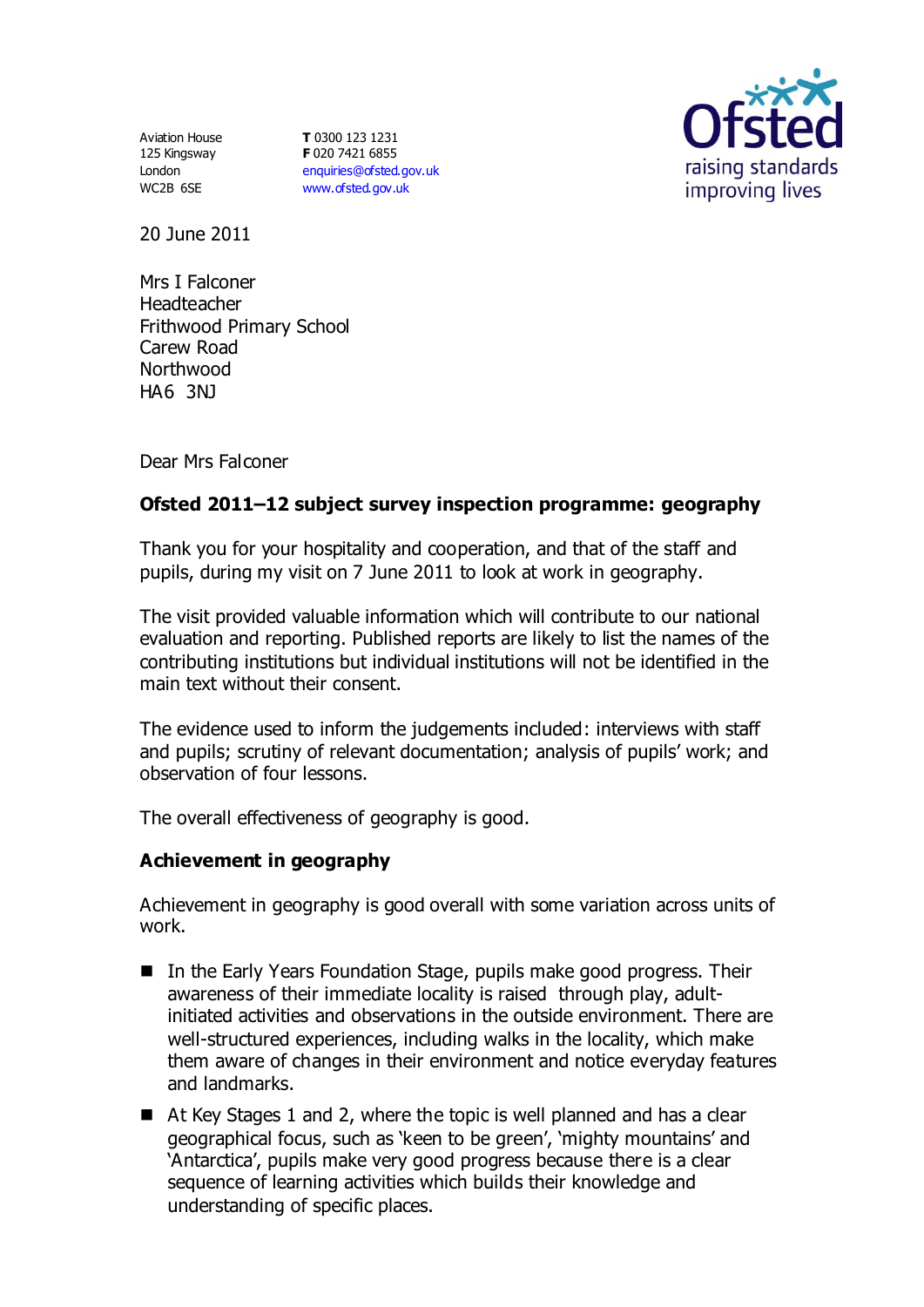- Where planning is less focused, such as in the broad units on Australia and Africa, geography often provides a context for good creative writing in literacy with the geographical learning being more shallow and superficial.
- Pupils have a good knowledge of where places are, both near and far, because teachers frequently use atlases and globes to identify locations linked to topics in literacy and other subjects.
- There are limited quality opportunities for pupils to develop mapping and fieldwork skills. Progress in these areas is currently satisfactory.
- Behaviour in lessons is excellent. Pupils are keen to learn both collaboratively and independently. They enjoy finding out, especially about distant places, and they are especially keen when they can investigate a place in greater depth.

#### **Quality of teaching in geography**

The quality of teaching in geography is good overall.

- All observed lessons were at least good and were characterised by challenging and engaging tasks which enabled pupils to develop their thinking and understanding in geography. Teachers have good generic teaching skills.
- $\blacksquare$  In these lessons, the quality of the questioning was good. Open questions enabled pupils to develop their answers. Very good use was also made of relevant geographical vocabulary, which was constantly being reinforced.
- A wide range of teaching and learning approaches, such as talk partners and group work, is used on a regular basis to encourage interaction and sharing of ideas among pupils.
- However, scrutiny of pupils' work showed that where planning of geography activities was less focused outcomes were not as successful, indicating that less secure or challenging approaches were being used. On these occasions, literacy outcomes were often paramount, with geography providing a context for writing.
- **Effective use is being made of information and communication technology** to support teaching. Multi-media video clips and photographs are used regularly to engage pupils visually and stimulate learning.
- Topical issues, such as the recent floods in Australia and the earthquake and tsunami in Japan, are frequently used as a stimulus for imaginative writing. However, the geography of the incident is not always explored in depth.
- Pupils' work is marked regularly. A commendable attempt is being made to moderate pupils' work as a means of monitoring quality as well as pupil performance. This is more secure at Key Stage 1 where it is easier to identify more limited outcomes. At Key Stage 2, good literacy outcomes sometimes distract and confuse judgements about geography. A wellwritten piece of creative writing may not always reflect good geographical learning.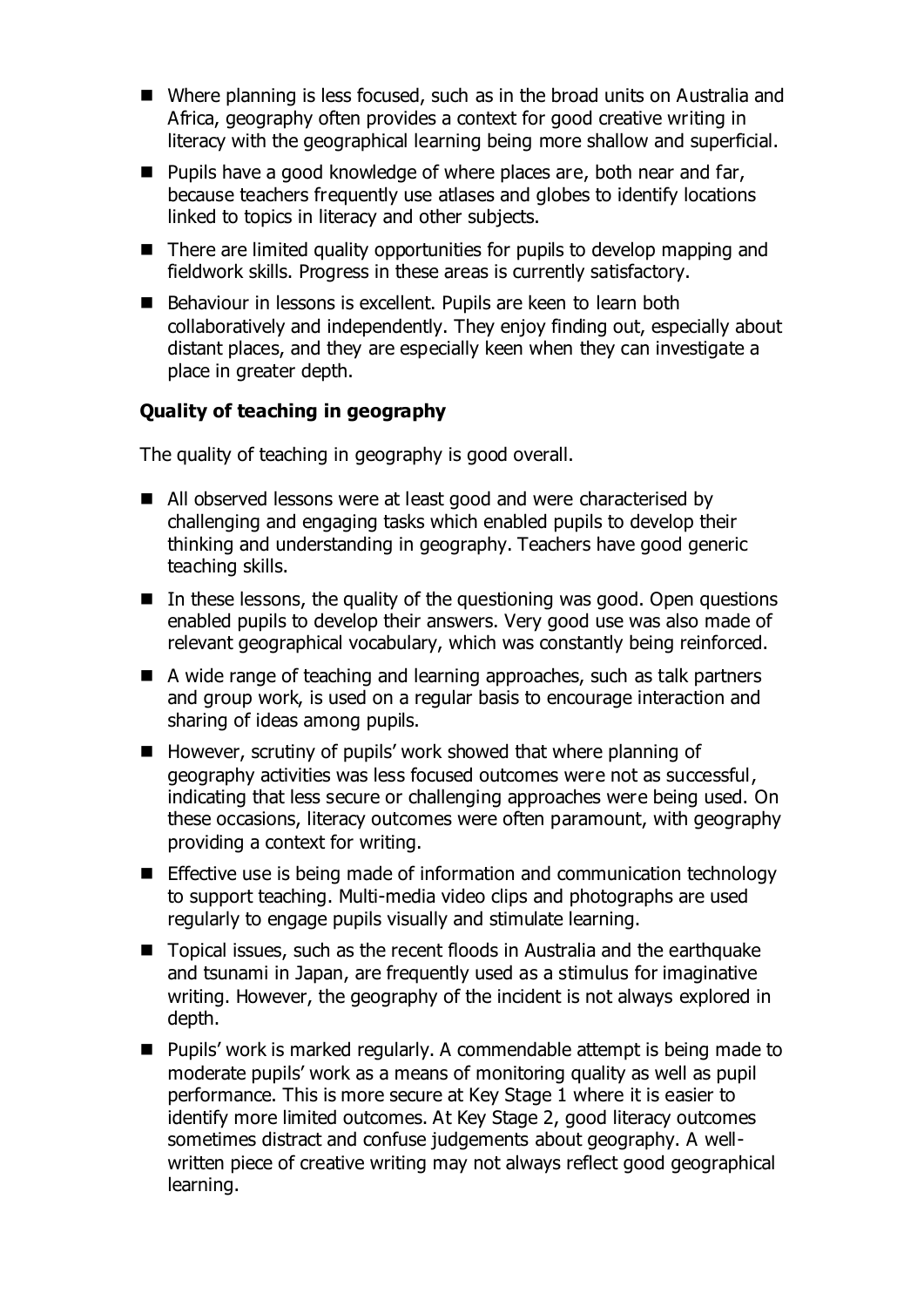# **Quality of the curriculum in geography**

The quality of the curriculum in geography is satisfactory.

- The current integrated curriculum is a 'work in progress' and has been evolving and developing over several years based on critical and conscientious self-review.
- The curriculum map provides a broad outline of what is to be taught. However, there is some variation in the quality and rigour of the geography in some of the units of work. Gaps sometimes occur when teachers are selective with the content of what might be taught.
- Where there is a strong emphasis on place, the quality and depth of study is clearly evident. Where the topic is broad, such as in the unit on Australia, coverage is shallow and lacks focus.
- Non-fiction texts are used well to raise awareness of a range of places around the world. This could provide a strong basis for some more indepth work in geography. Currently, this is not always the case.
- The use of the outdoor environment to support learning and the development of fieldwork skills is an area that the school has identified as a priority for development. In particular, the residential experience at Llanwrtyd Wells in North Wales has the potential to become a quality geography fieldwork experience for the older pupils.
- Equally, links with schools abroad, such as the embryonic link with Buenos Aires in Argentina, are currently not firmly embedded into the taught curriculum to support geographical learning effectively.

# **Effectiveness of leadership and management in geography**

The effectiveness of leadership and management in geography is currently satisfactory but there is good capacity to improve.

- The subject leader is relatively new in post but has used her initiative to produce an audit of both the curriculum and outcomes for pupils to identify gaps and areas which need improvement. Monitoring structures are appropriate.
- Resources currently available are satisfactory overall. The school is well stocked with atlases and globes, but lacks the range and variety of resources to teach some units in sufficient depth.
- The resources and professional support provided by the subject associations have not been used in the past. However, recently, links have been established and the school is hoping to benefit from greater involvement in subject-specific professional development in the future.
- The senior leadership team is supportive of these developments to develop subject expertise as well as improve provision through the quality and range of the resources available to teachers.